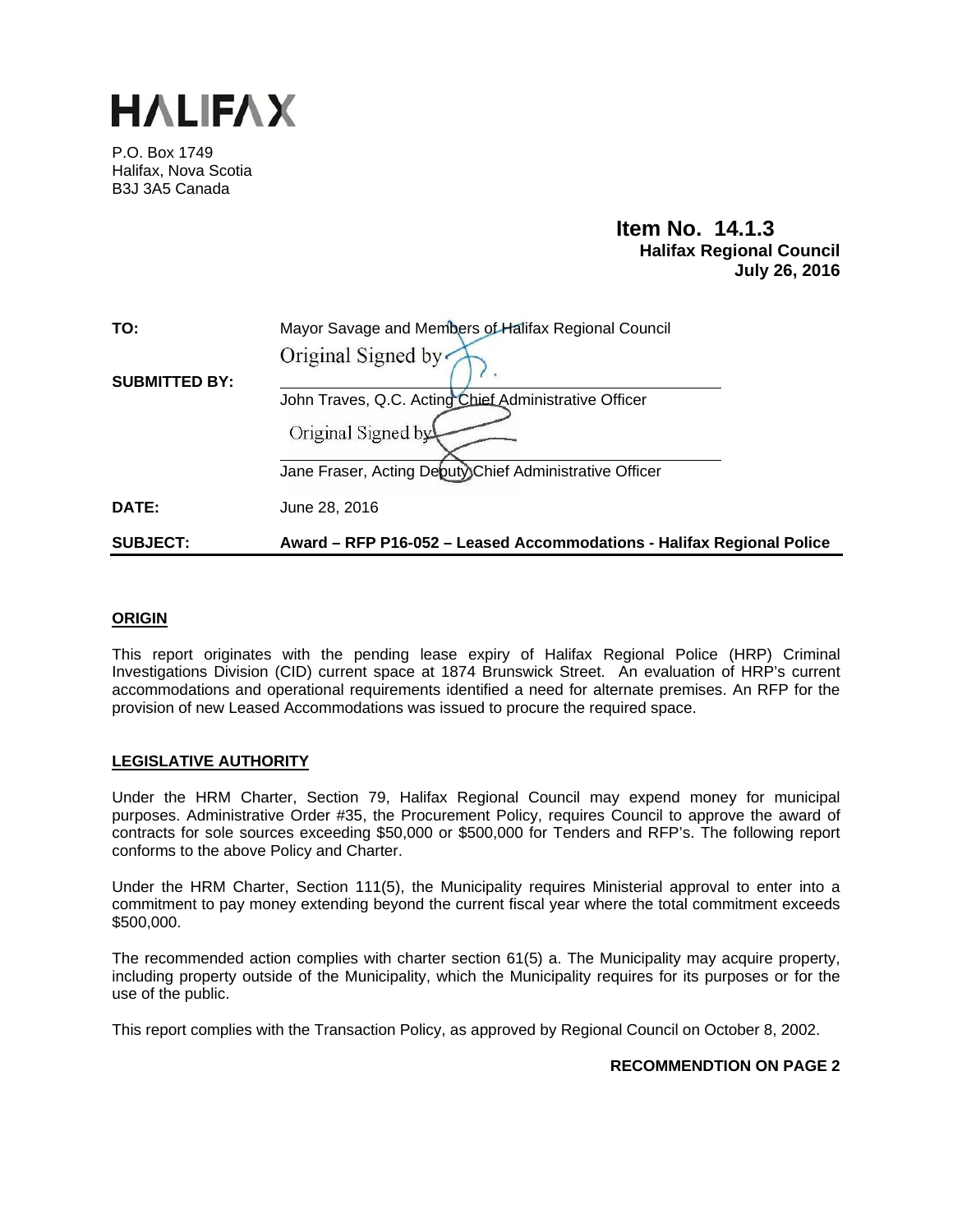### **RECOMMENDATION**

It is recommended that

- 1. Halifax Regional Council award RFP P16-052, Leased Accommodations Halifax Regional Police, to the highest scoring proponent, Dream Industrial REIT, and authorize the Mayor and Clerk to enter into a lease agreement as outlined in Table 1 and the Financial Implications section of the Private and Confidential Information Report dated June 28, 2016, subject to approval by the Minister of Service Nova Scotia and Municipal Relations.
- 2. Approve a budgeted withdrawal in 2017/18 (Year 1) in the amount of \$158,400 from the Provincially Funded Police Officers and Facility Lease Reserve, Q325 in 2017/18, as outlined in the Financial Implications section of Private and Confidential Information Report dated June 28, 2016.

### **BACKGROUND**

The Halifax Regional Municipality is committed to providing cost effective, high quality police services to its residents. Inherent in this goal is the provision of appropriate and economical accommodations for policing programs and staff. The Municipality intends to consolidate several existing police program offices located within the metro area to a more centralized alternate location to enhance its current service delivery.

HRP Criminal Investigations Division (CID) currently occupies 18,600 square feet of leased space located at 1874 Brunswick Street, Halifax. The term of this lease was for 10 years and will expire on April 30, 2017. HRP CID staff also occupy 2400 square feet of leased space at 10 Thornhill Drive, Dartmouth as well as additional staff accommodated at HRP HQ at 1975 Gottingen due to lack of available space at 1874 Brunswick. The current premises at 1874 Brunswick have become cramped and dysfunctional and no longer meet HRP operational requirements or newer policing standards. 1874 Brunswick also lacks parking which creates challenges for parking of HRP fleet vehicles.

A review of CID's space requirements determined that their space requirements were in the range of 20,000 – 25,000 square feet.

### **DISCUSSION**

To ensure continuing high levels of police service delivery in HRM, optimal value for money, and building performance, HRM issued an RFP for leased office accommodation to consolidate several Halifax Regional Police program offices, which includes terminating the existing leases at 1874 Brunswick Street and 10 Thornhill Drive. The objective of the RFP was to identify the best lease accommodations to provide these services.

The scope for the RFP included the following key requirements:

- Space must ready for occupancy no later than March 1, 2017. Landlord will be required to complete all necessary fit-up prior to occupancy.
- Landlord will be required to acquire and install furniture and workstations on behalf of HRM. All furniture selections will be made by HRM according to its corporate accommodations standards. The cost for acquisition and installation of furniture and workstations should be detailed in the pricing proposal and included in the lease cost.
- Ten year lease term with a renewal option for an additional 5 years
- Sufficient parking available on site to accommodate up to 80 HRP fleet vehicles on a daily basis
- Additional public parking must also be available nearby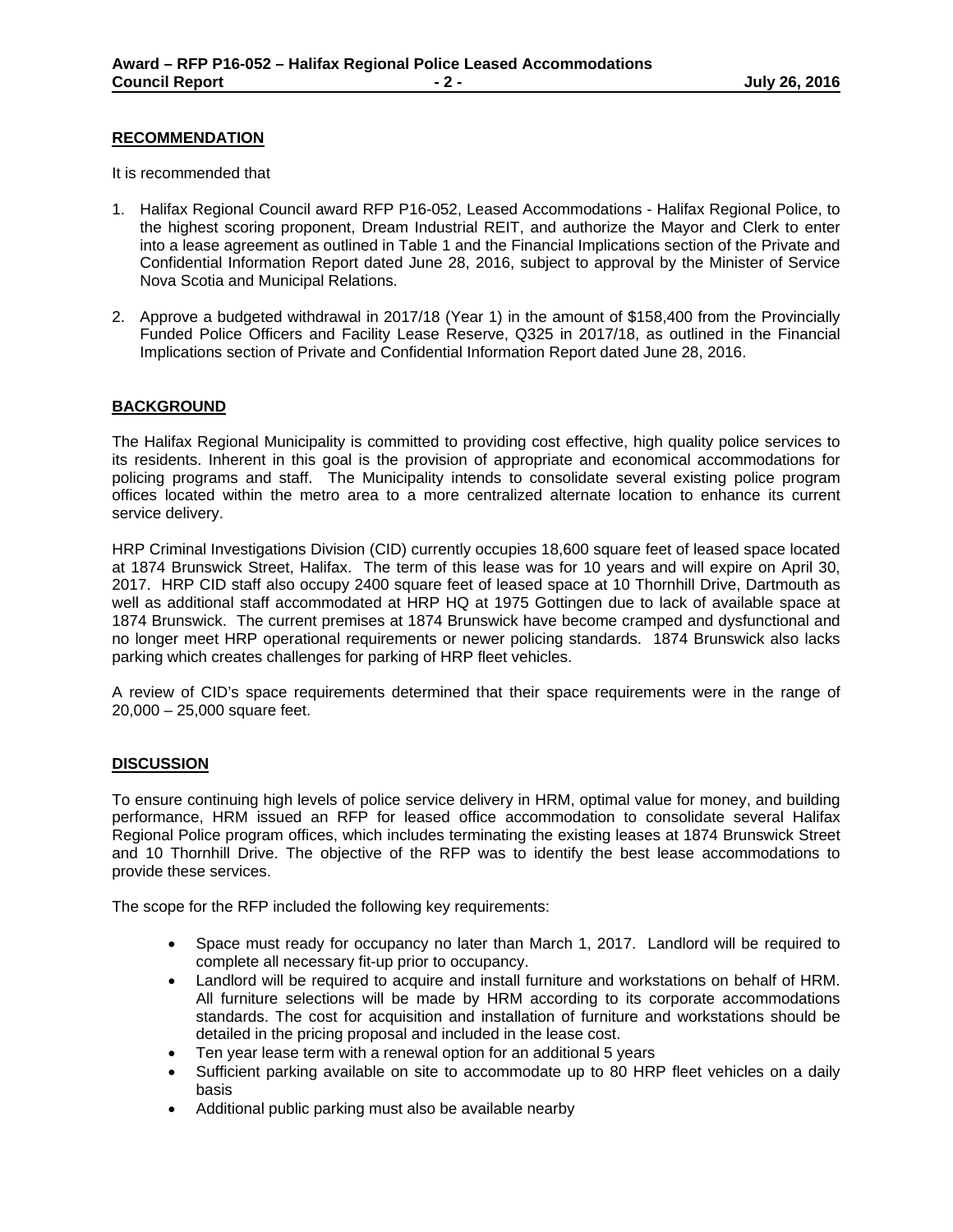- Premises must be accessible via Halifax Transit bus stop within approx. 250m of premises.
- Tenant operation is 24/7 and will require continuous access to the premises and the operation of building services such as HVAC, lighting and elevators

The RFP was issued for a leased footprint of up to 25,000 square feet of turnkey office space located within 15 Km of HRP HQ at 1975 Gottingen Street. The RFP was publicly advertised on April 4, 2016 on the Nova Scotia Public Tenders website and closed on April 19, 2016, with proposals received from ten (10) proponents representing 13 properties, as follows:

- Universal Realty Group
- 20Vic Retail
- Cogir Management Corp.
- Dream Industrial REIT
- The Pace Group
- Jetco Holdings Inc.
- Dream Office (GP) Inc./CBRE
- Rank Incorporated
- Starfish Properties
- Armco Capital Inc.

The technical proposals for all 13 properties were reviewed by the evaluation committee, comprised of staff from Operations Support and Halifax Regional Police and facilitated by Procurement. Due to the high number of proposals, a scoring threshold was established for the technical proposals. The technical proposals that each scored more than sixty points out of seventy possible points were shortlisted for site visits.

The five shortlisted proposals were:

- 1. Armco Capital Inc. 350 Horseshoe Lake Drive, Halifax
- 2. Dream Industrial REIT 50 Garland Avenue, Dartmouth
- 3. Rank Incorporated 60 Highfield Park Drive, Dartmouth
- 4. Starfish Properties 18 Highfield Park Drive, Dartmouth
- 5. Dream Office (GP) Inc. 236 Brownlow Avenue, Dartmouth

Site visits were conducted at each of the five shortlisted properties. Based on the site visits, the shortlisted properties were reduced to three. One property was eliminated as it was not large enough and the other was eliminated due to suitability and security risks.

The three remaining proponents were each provided with a list of questions following the site visits and asked to provide best and final pricing along with their responses. The responses and final financial proposals of the three proponents were evaluated. The successful proponent, Dream Industrial REIT – 50 Garland Avenue was both the highest scoring and the lowest priced of the three properties.

The final proposals from the remaining three proponents were evaluated and scored as follows:

| Proponent              | Address                  | Score |
|------------------------|--------------------------|-------|
| Dream Industrial REIT* | 50 Garland Avenue        | 95.4  |
| Armco Capital Inc      | 350 Horseshoe Lake Drive | 91.2  |
| Dream Office (GP) Inc  | 236 Brownlow Avenue      | 88.2  |

### \***Recommended Award**

A vetted report on this matter will be presented to the Board of Police Commissioners on July 25, 2016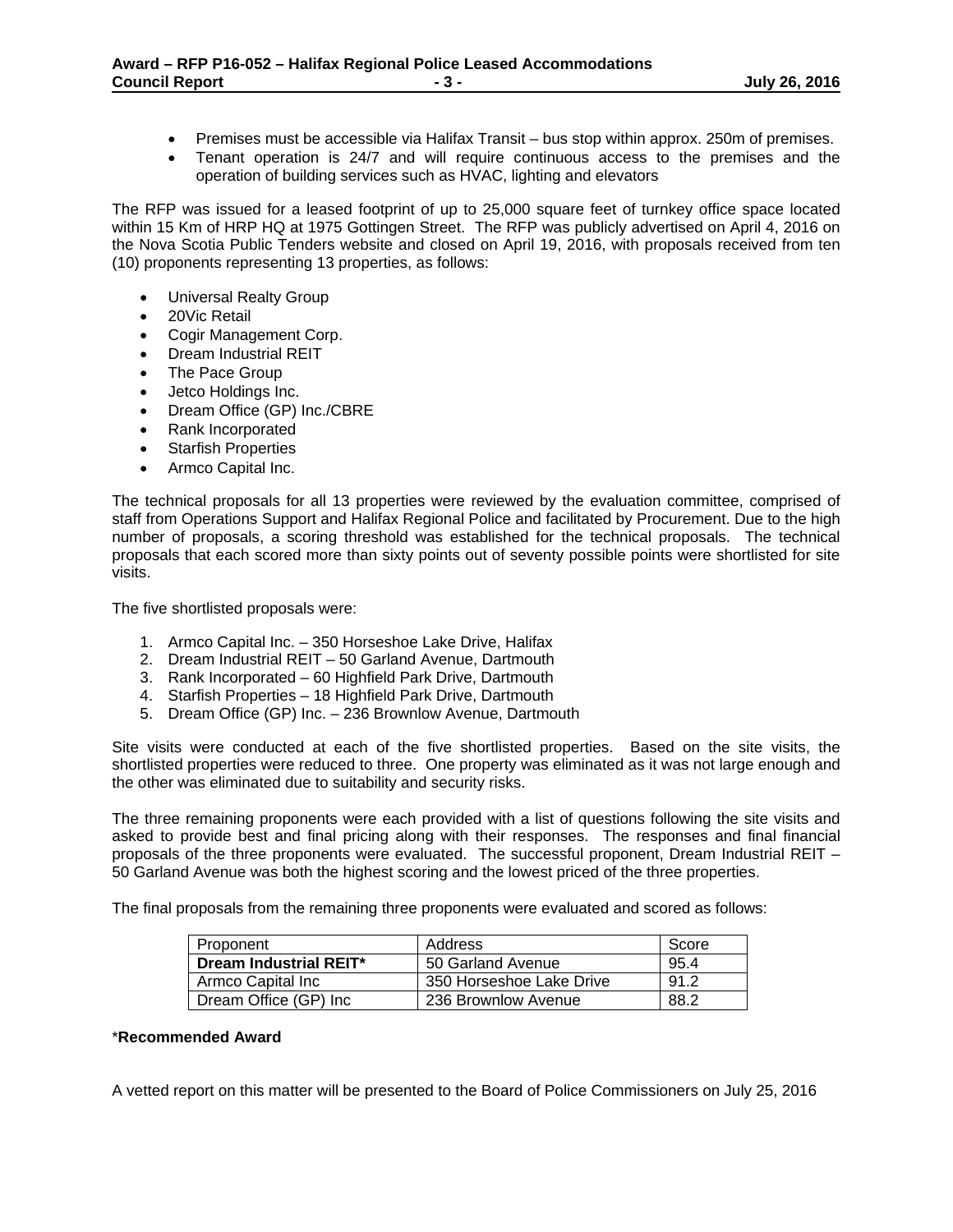#### **FINANCIAL IMPLICATIONS**

See Private and Confidential Information Report dated June 28, 2016.

#### **RISK CONSIDERATION**

The only identified risk is to operating cost and property tax increases. To mitigate the potential cost increases, staff propose to negotiate an expense cap which will limit the annual operating cost increases under the lease.

#### **ENVIRONMENTAL IMPLICATIONS**

There are no known negative environmental implications. By re-using as much of the existing leasehold improvements as possible, the amount of construction waste sent to landfill is significantly reduced.

#### **ALTERNATIVES**

- 1. Regional Council could require that the total square footage be reduced to further reduce the total lease cost. This is not recommended as the current area makes use of existing leasehold improvements, reducing the lease rate per square foot as well as reducing the amount of construction waste that would result from a complete renovation.
- 2. Regional Council could require that HRP remain in their current leased premises. This is not recommended as the existing premises no longer meet operational requirements.

#### **ATTACHMENTS**

Attachment A – Evaluation Criteria/Score Sheet

Attachment B – See Private and Confidential Information Report dated June 28, 2016 Attachment C – See Private and Confidential Information Report dated June 28, 2016

A copy of this report can be obtained online at http://www.halifax.ca/council/agendasc/cagenda.php then choose the appropriate meeting date, or by contacting the Office of the Municipal Clerk at 902.490.4210, or Fax 902.490.4208.

| Report Prepared by:        | Marcia Connolly, Leasing & Tenant Services Manager, Operations Support, 902.490.5935 |
|----------------------------|--------------------------------------------------------------------------------------|
| Report Reviewed by:        |                                                                                      |
|                            | Jim Perrin, Superintendent CID, Halifax Regional Police, 902.490.4038                |
|                            |                                                                                      |
| Report Approved by:        | Jean-Michel Blais, Chief, Halifax Regional Police, 902.490.6500                      |
| <b>Procurement Review:</b> |                                                                                      |
| Report Approved by:        | Jane Pryor, Manager, Procurement, 902.490-4200                                       |
| Financial Approval by:     | Peter Stickings, Acting Director, Operations Support, 902.490.7129                   |
|                            | Amanda Whitewood, Director of Finance & ICT/CFO, 902.490.6308                        |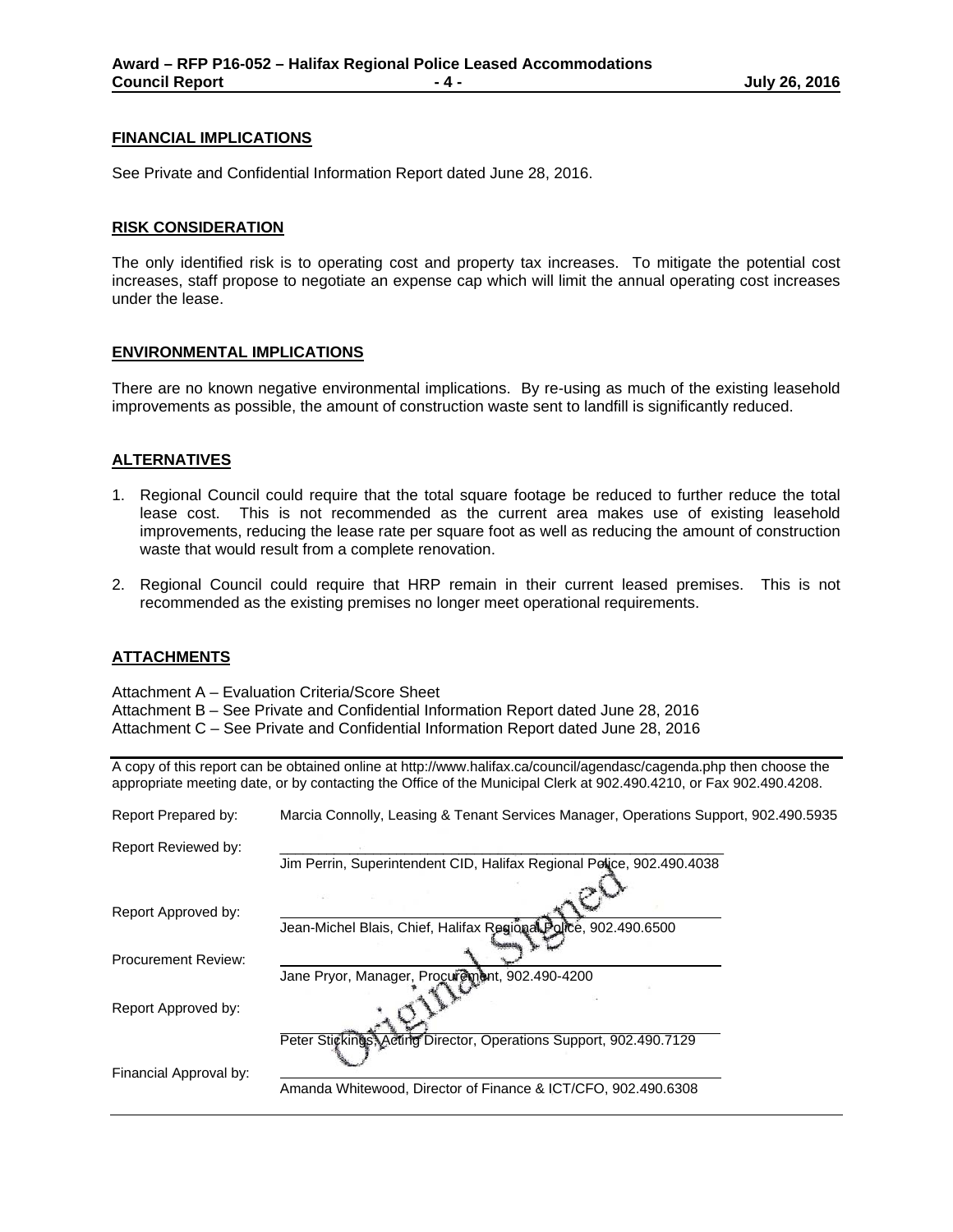| <b>Criteria</b>                              | <b>Summary</b><br>(considerations may<br>include but are not<br>limited to the following)                                                                                                                                                           | <b>Score</b> | <b>Armco</b><br><b>Horseshoe</b> | Dream 50<br>Garland | <b>Dream</b><br><b>Brownlow</b> |
|----------------------------------------------|-----------------------------------------------------------------------------------------------------------------------------------------------------------------------------------------------------------------------------------------------------|--------------|----------------------------------|---------------------|---------------------------------|
| <b>Communication Skills</b>                  | Clarity and readability of<br>written proposal                                                                                                                                                                                                      | 5            | 4.4                              | 4.7                 | 4.9                             |
| Team composition and<br>experience           | Sector specific<br>experience of the<br><b>Proponent Firm</b><br>Balance of level of effort<br>vs. team roles (project<br>mgmt., technical, etc.)                                                                                                   | 5            | 4.6                              | 4.7                 | 4.3                             |
| Understanding of the<br>Municipality's needs | Understanding of the<br>requirements of the scope<br>of work<br>Acceptable proposed<br>schedule and work plan<br>Value added propositions<br>and recommendations<br>Attention to relevant<br>challenges that the<br>committee has not<br>considered | 20           | 16.2                             | 18                  | 18.2                            |
| <b>Business/Technical</b><br>Solution        | Solution addresses all<br>anticipated aspects of the<br>project as identified in the<br><b>RFP</b><br>Solution is flexible and<br>scalable<br>Solution is cost and time<br>effective in its use of the<br>Municipality's resources                  | 20           | 17                               | 19                  | 18                              |

APPENDIX A EVALUATION CRITERIA/SCORESHEET